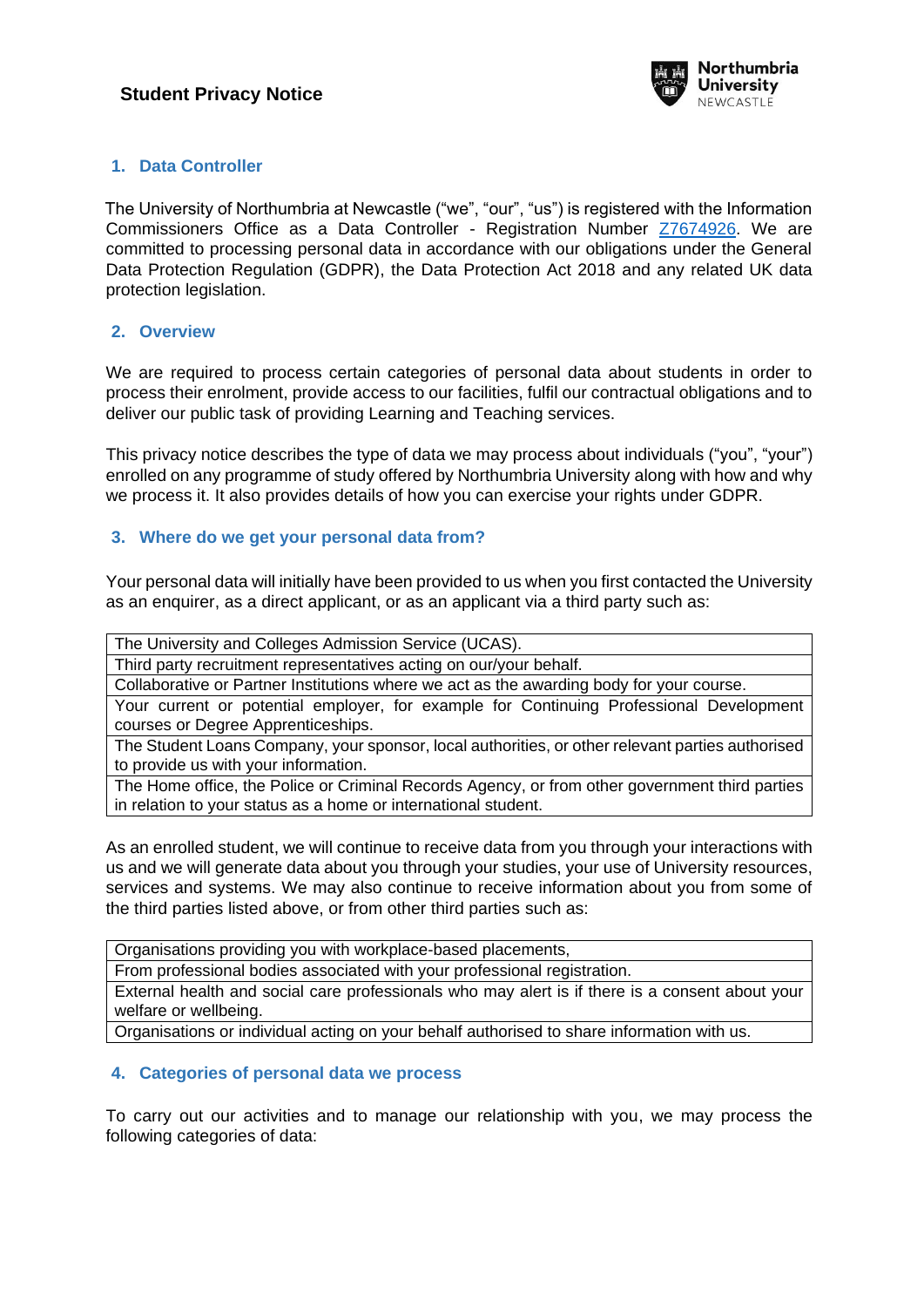

Biographical information such as your name, date of birth, nationality, relevant identity numbers including passport or your assigned student number.

Contact information such as your, home and term time address, phone number, email or other online identifiers.

Detail of your next of kin or emergency contacts

Educational and employment history such as academic qualifications, references and work experience.

Immigration, passport and visa information.

Funding and financial information including bank details, sponsors, scholarships. billing and payment records.

Information about your family, your dependents, whether you are a care leaver, your personal circumstances, your income, where this is relevant to the assessment of your suitability to receive grants or bursaries

Records of interactions with our services, building entry and financial transactions

Record relating to your academic work, assessments, feedback marks, progression and award Record of timetabling, attendance, IT monitoring and engagement and absence - including any suspension or exclusion information

Information relating to extenuating circumstances, deferrals, extensions, appeals, complaints and disciplinary.

Photographs and visual images

Audio or video recordings produced as part of your leaning and teaching engagement in accordance with the University lecture capture policy.

Other legitimate personal data relating to academic, pastoral support and careers advice.

Special Category Data is defined as information in relation to an individual's - racial or ethnic origin; religion; political views; trade union membership; genetics and biometrics (where used for ID purposes); health and disabilities or sex life and sexual orientation

## **5. The lawful basis for processing your data**

The first principle of the General Data Protection Regulation (GDPR) requires that whenever an organisation processes personal data, it must be processed 'lawfully, fairly and in a transparent manner'. This requires is to identify a lawful basis under Article 6 GDPR and Article 9 GDPR for special Category Data such as:

| <b>Article</b> | <b>Description</b>                                                                                                                                                                                                                                                                                            |
|----------------|---------------------------------------------------------------------------------------------------------------------------------------------------------------------------------------------------------------------------------------------------------------------------------------------------------------|
| 6(1)(a)        | With your consent to process your data, for example if you engage with a specific<br>service. Where we rely on consent this will be made clear to you and you are free to<br>decide whether to provide this data with no consequences if you choose not to.                                                   |
| 6(1)(b)        | Processing is necessary for the performance of our contract with you as a registered<br>student (or in order to enter into a contract). Without this information we would not be<br>able to process your data to provide the contracted services or provide the support<br>necessary to fulfil that contract. |
| 6(1)(c)        | Some processing is necessary to because we have a Legal obligation to do so, for<br>example for the prevention and detection of crime or fulfil our statuary compliance and<br>regulatory obligations.                                                                                                        |
| 6(1)(d)        | To protect you vital interests or those of another person, where you are physically or<br>legally incapable of giving consent                                                                                                                                                                                 |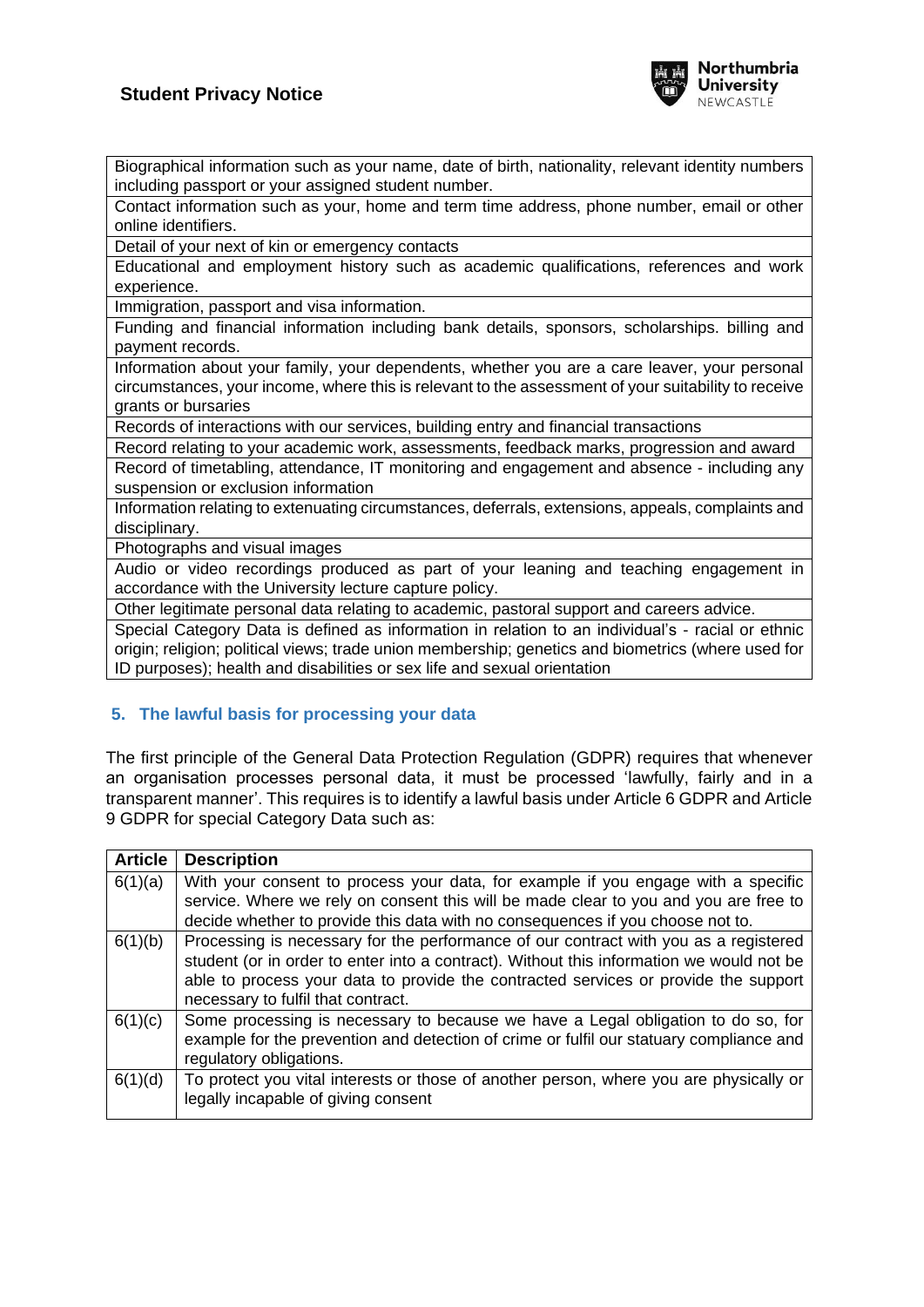

| 6(1)(e) | Where "processing is necessary for the performance of a task carried out in the public<br>interest or in the exercise of official authority vested in the controller"                                                                                                                                                                                                                                                                                                                                   |
|---------|---------------------------------------------------------------------------------------------------------------------------------------------------------------------------------------------------------------------------------------------------------------------------------------------------------------------------------------------------------------------------------------------------------------------------------------------------------------------------------------------------------|
|         | We classed as public authority for the purposes of data protection law with the right to<br>process personal data in order to carry out our public interest task as a university, such<br>as providing higher education services, conducting research and the ancillary<br>operations that help us deliver education and research. We rely on 'public task' as the<br>lawful basis of processing where the processing is in relation to the University acting in<br>the capacity of a public authority. |
| 6(1)(f) | We may process your data in order to meet our legitimate interests or to meet the<br>legitimate interests of others, including you, but only where to do so will not infringe on<br>your rights.                                                                                                                                                                                                                                                                                                        |
| 9(2)(a) | With your explicit consent to process special category data your data. Where we rely<br>on you are free to decide whether to provide this data. There will be no consequences<br>if you choose not to and you may later withdraw consent.                                                                                                                                                                                                                                                               |
| 9(2)(c) | To protect you vital interests or those of another person, where you are physically or<br>legally incapable of giving consent, for example we may share health related<br>information.                                                                                                                                                                                                                                                                                                                  |
| 9(2)(f) | Where processing is necessary in relation to legal claims.                                                                                                                                                                                                                                                                                                                                                                                                                                              |
| 9(2)(g) | We may need to process special category data if the processing is necessary in the<br>substantial public interest and there is a basis to do so in law                                                                                                                                                                                                                                                                                                                                                  |
| 9(2)(h) | For some professional courses such as nursing, processing may be is necessary for<br>the purposes of occupational health.                                                                                                                                                                                                                                                                                                                                                                               |
| 9(2)(j) | We may process special category data for archiving, scientific or historical research<br>purposes or statistical purposes, where there is a basis to do so in law                                                                                                                                                                                                                                                                                                                                       |

# **6. The activities for which we process your data**

| <b>Activity</b>                                                                                                                                                                                                                                                                                    | <b>Legal Basis</b>                                       |
|----------------------------------------------------------------------------------------------------------------------------------------------------------------------------------------------------------------------------------------------------------------------------------------------------|----------------------------------------------------------|
| Academic administration, including: Provision of study materials, timetabling,<br>academic progression, facilitating, organising examinations and assessments<br>(including filming where appropriate), providing pastoral support, feedback and<br>the production of transcripts and certificates | $6(1)(b)$ &<br>6(1)(e)                                   |
| Administration of work-based placements and professional placements.                                                                                                                                                                                                                               | $6(1)(b)$ &<br>6(1)(e)                                   |
| Administering tickets for congregation ceremonies and for filming and the<br>publication of you name in awards lists and booklets.                                                                                                                                                                 | $6(1)(a)$ &<br>6(1)(b)                                   |
| Administration of alumni membership                                                                                                                                                                                                                                                                | 6(1)(a)                                                  |
| Administration of external and internal student surveys, including collection of<br>feedback on specific services such as the Library, Computing Services and the<br>Careers Service. We may engage a third party to facilitate these.                                                             | $6(1)(a)$ , $6(1)(e)$ ,<br>6(1)(f), 9(2)(a)<br>& 9(2)(g) |
| Administration of prizes, awards and scholarships, including those awarded by<br>external bodies with whom data may be shared with consent                                                                                                                                                         | $6(1)(a)$ or<br>6(1)(e)                                  |
| Administration of University facilities and services, e.g. Issuing smart cards<br>(including photographic image), monitoring<br>building access,<br>library<br>membership, access to library systems, building access, car parking, sports<br>facilities etc.                                      | $6(1)(b)$ &<br>6(1)(e)                                   |
| Analyse monitor and evaluate our performance and recruitment effectiveness<br>in order to maintain and improve our services.                                                                                                                                                                       | 6(1)(a), 6(1)(e)<br>or $6(1)(f)$                         |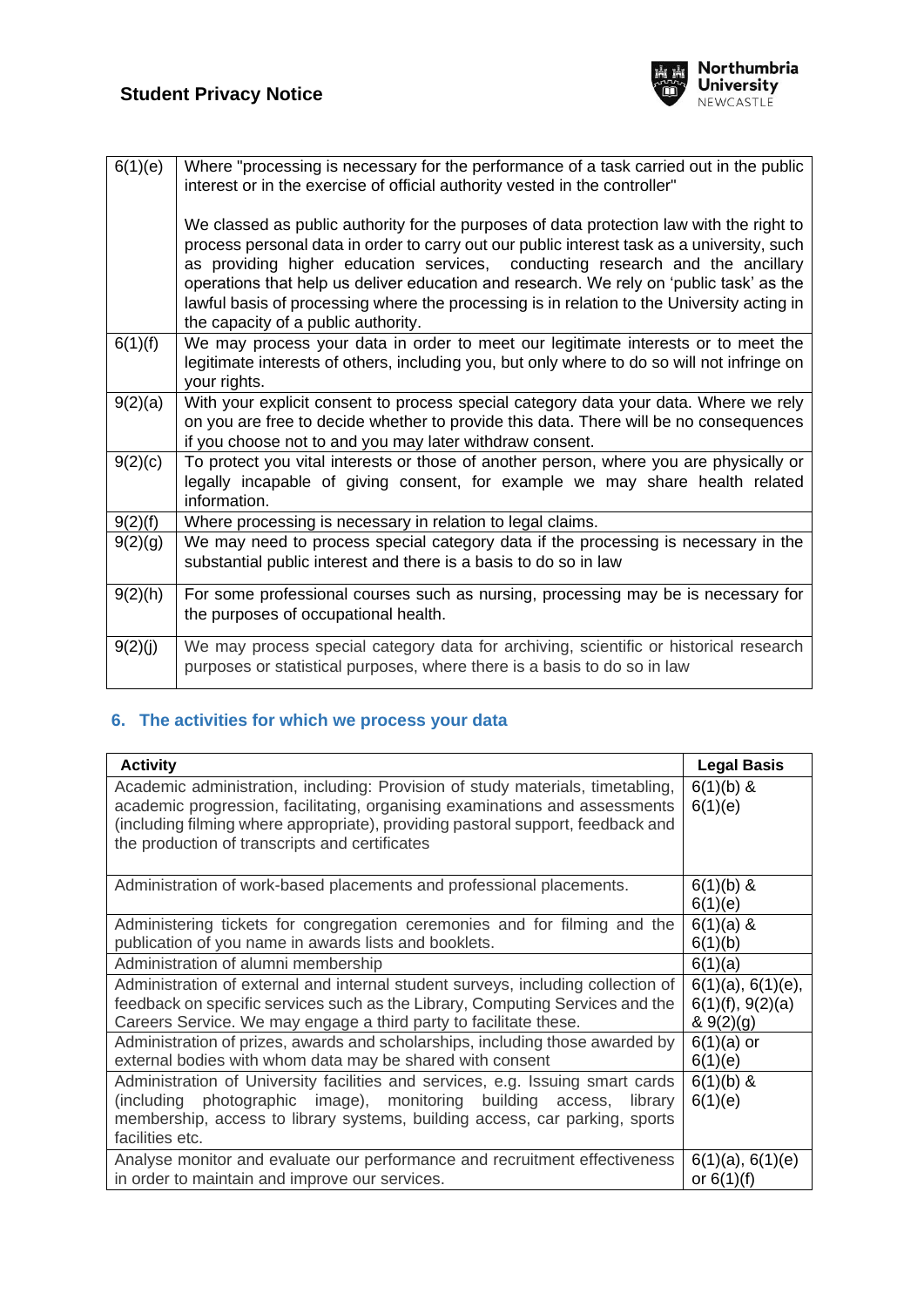

| As strictly necessary and allowed by law, to assist UK agencies with duties<br>relating to the prevention and detections of crime, apprehension and<br>prosecution of offender, collection of a tax or duty, or safeguarding national<br>security                                                                | $6(1)(c)$ &<br>9(2)(g)                             |
|------------------------------------------------------------------------------------------------------------------------------------------------------------------------------------------------------------------------------------------------------------------------------------------------------------------|----------------------------------------------------|
| Assessing any relevant unspent criminal convictions (e.g. physical or sexual<br>assault, firearms, arson or drugs) or allegations that we become aware of<br>about you as an enrolled student that may identify risks to other members of<br>the University and/or identify appropriate support measures for you | 6(1)(b), 6(1)(e)<br>& 9(2)(g)                      |
| Collection and processing of tuition fees and recovery of unpaid fees, including<br>referring debts to a third parties for the recovery of debts.                                                                                                                                                                | 6(1)(b)                                            |
| Completion of government supported surveys (e.g. the National Student<br>Survey, the Destination of Leavers in Higher Education Survey, the Graduate<br>Outcomes Survey and the Teaching Excellence Framework) and monitoring<br>for equality and diversity compliance.                                          | 6(1)(a), 6(1)(c),<br>6(1)(e), 9(2)(a)<br>& 9(2)(g) |
| Consideration of criminal convictions, acts of violence, or relevant matters<br>which may lead to unsuitability for your course, placement or student status.                                                                                                                                                    | 6(1)(b), 6(1)(e)<br>& 9(2)(9)                      |
| Details of your registered GP Surgery or health support network                                                                                                                                                                                                                                                  | 6(1)(a)                                            |
| Direct mailing related to your studies, student benefits and opportunities<br>offered by us, by relevant bodies, events related to your studies, operational<br>information (e.g. IT support, building closures etc) or facilitating surveys.                                                                    | 6(1)(a), 6(1)(e)<br>& 6(1)(f)                      |
| Disclosure and Barring Service (DBS) checks on courses leading<br>to<br>professional qualifications exempt from the Rehabilitation of Offenders Act.                                                                                                                                                             | $6(1)(b)$ , $6(1)(e)$<br>& 9(2)(g)                 |
| Enrolment Administration and verification of identity.                                                                                                                                                                                                                                                           | $6(1)(b)$ &<br>6(1)(e)                             |
| Fitness to practice investigations, panel hearings and sharing the outcomes<br>with recognised and registered professional bodies.                                                                                                                                                                               | 6(1)(b), 6(1)(e)<br>& 9(2)(g)                      |
| For research students only, to record the individual's research activities in the<br>research tool PURE. A profile page is published on the University website from<br>the information recorded in PURE                                                                                                          | 6(1)(a), 6(1)(e)                                   |
| For the provision of insurance services and/or Insurance Claims                                                                                                                                                                                                                                                  | 6(1)(a), 6(1)(b)<br>or $6(1)(f)$ or<br>9(2)(a)     |
| purposes of Occupational Health Assessments<br>For the<br>for<br>relevant<br>professional courses where they are a requirement.                                                                                                                                                                                  | $6(1)(b)$ , $6(1)(e)$ ,<br>$9(2)(h)$ &<br>9(2)(q)  |
| Information relating to the prevention and detection of crime, and the safety<br>and security of staff and students, including, but not limited to CCTV recording.                                                                                                                                               | $6(1)(e)$ &<br>9(2)(g)                             |
| Monitoring of student attendance, submission of assessments and<br>engagement with learning and teaching activities (including online) related to<br>your studies, including for compliance with UK Border Agency requirements*<br>and for meeting Professional Statutory Regulatory Bodies requirements.        | $6(1)(e)$ ,<br>$*6(1)(c)$ &<br>9(2)(g)             |
| Personalising user experience of our website or apps and tailoring the<br>information for you. This may include analysing social media interactions and<br>communications with us in order to promote our services and tailoring our<br>marketing and advertising to you and to others.                          | $6(1)(a)$ &<br>$6(1)(f)$ .                         |
| Processing applications for Access to Learning Fund (ALF), the Reasonable<br>Adjustments Access to Learning Fund (RALF) and granting financial awards<br>such as prizes, scholarships and bursaries.                                                                                                             | $6(1)(a)$ , $6(1)(b)$<br>& 9(2)(a)                 |
| Production of statistical returns required for third party government bodies, and<br>compliance monitoring under the Equality Act 2010 and to help us understand<br>our student population to help us ensure policies and practices do not<br>disadvantage minority groups and (equal opportunities monitoring). | 6(1)(c), 6(1)(e)<br>& 9(2)(g)                      |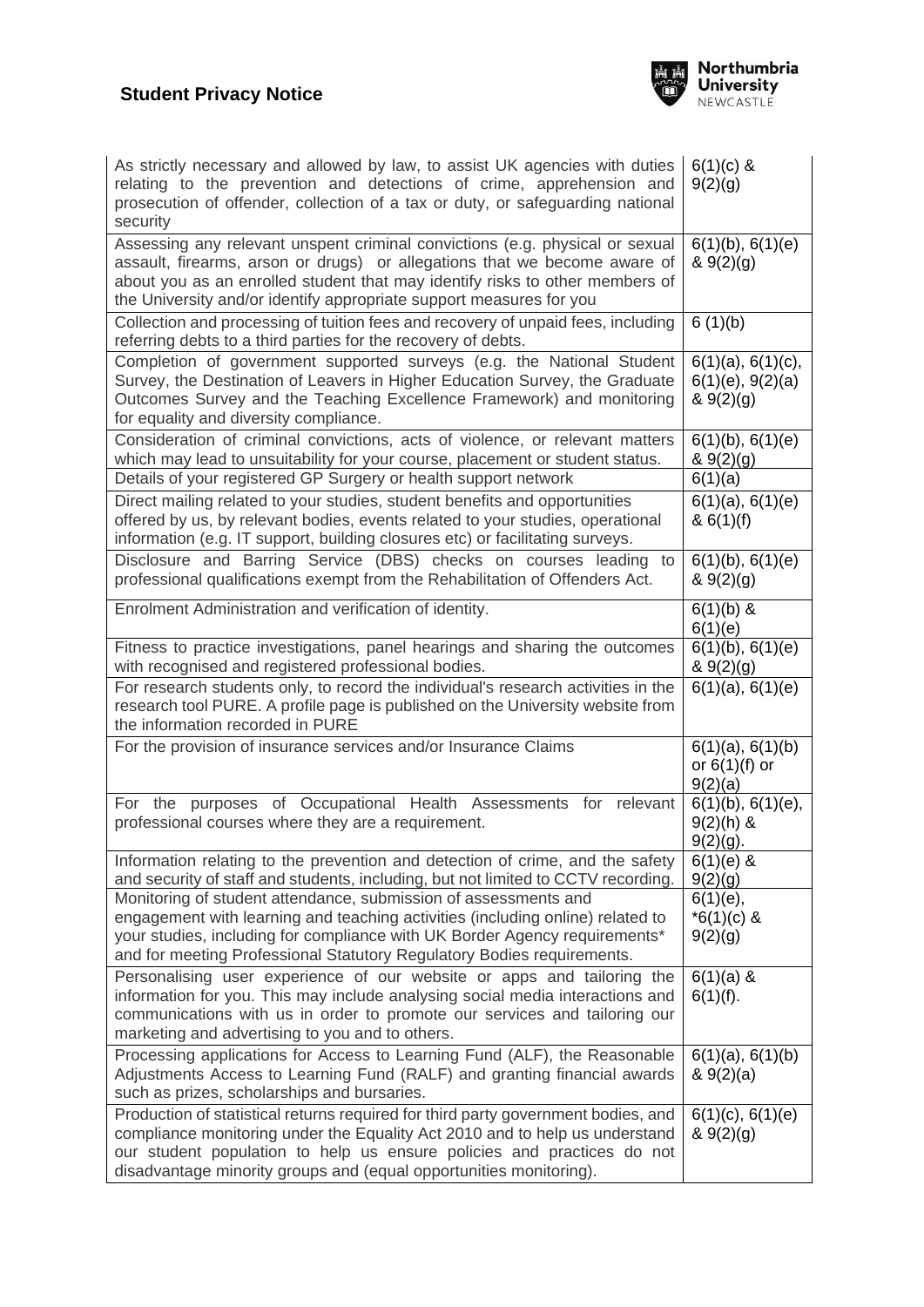# **Student Privacy Notice**



| Provide Educational Analytical support (with consent to participate) and<br>monitoring of student attendance, submission of assessments<br>and<br>engagement with learning and teaching activities (including online) and<br>engagement with University services to provide Educational Analytical support<br>(with consent to Participate). | $6(1)(a)$ &<br>6(1)(e)                                                       |
|----------------------------------------------------------------------------------------------------------------------------------------------------------------------------------------------------------------------------------------------------------------------------------------------------------------------------------------------|------------------------------------------------------------------------------|
| Recording (audio and/or video) lecture capture for educational activities e.g.<br>lectures.                                                                                                                                                                                                                                                  | 6(1)(a)                                                                      |
| Recording and reporting as required to fulfil the University's Prevent duty                                                                                                                                                                                                                                                                  | 6(1)(c), 6(1)(d),<br>$9(2)(c)$ &<br>9(2)(g)                                  |
| Registering you and sharing your qualifications with recognised professional<br>and regulatory bodies.                                                                                                                                                                                                                                       | $6(1)(a)$ or<br>$6(1)(b)$ or<br>6(1)(e)                                      |
| Research and statistical analysis for internal reporting and review, for example,<br>financial and strategic planning.                                                                                                                                                                                                                       | 6(1)(e)                                                                      |
| The provision of facilities, IT Services, University apps, email, registration with<br>third party systems, hosting data, monitoring usage, and undertaking<br>investigations.                                                                                                                                                               | $6(1)(b)$ &<br>6(1)(e)                                                       |
| To arrange visits and trips associated with your studies, including field<br>courses                                                                                                                                                                                                                                                         | 6(1)(a), 6(1)(e)<br>8.9(2)(a)                                                |
| To contact you or your identified next of kin in case of an emergency                                                                                                                                                                                                                                                                        | 6(1)(a), 6(1)(d);<br>$9(2)(a)$ or<br>9(2)(c)                                 |
| To facilitate Personal Extenuating Circumstances (PEC) submissions, late<br>approvals, appeals, complaints, grievances, disciplinary, misconduct<br>hearings.                                                                                                                                                                                | 6(1)(a), 6(1)(b),<br>6(1)(e), 9(1)(a)<br>& 9(2)(g)                           |
| To monitor and record incidents related to health and safety law and for<br>safeguarding purposes.                                                                                                                                                                                                                                           | $6(1)(c)$ &<br>9(2)(g)                                                       |
| To process and respond to requests for information, as required by law (e.g.<br>Freedom of Information or data protection legislation)                                                                                                                                                                                                       | $6(1)(c)$ &<br>9(2)(g)                                                       |
| To provide careers and employability advice, including after graduation) and to<br>be able to facilitate HESA's Graduate Outcomes Survey and necessary for<br>statistical purposes (HESA's analysis of graduate employment outcomes).                                                                                                        | 6(1)(a), 6(1)(b)<br>& 6(1)(e)                                                |
| To provide immigration welfare support services for international students<br>including applications for visa extensions.                                                                                                                                                                                                                    | $6(1)(c)$ &<br>$6(1)(e)$ ,                                                   |
| To provide references and confirm qualifications                                                                                                                                                                                                                                                                                             | $\frac{6(1)(a)}{b}$                                                          |
| To provide student support services, counselling and mental health support,<br>wellbeing and disability support, conducting DSSR assessments to facilitate<br>reasonable adjustments to support your studies, provide building access,<br>ensure your physical health and safety.                                                            | $6(1)(a)$ , $6(1)(b)$ ,<br>$6(1)(c)$ , $6(1)(e)$ ,<br>$9(2)(a)$ &<br>9(2)(g) |
| To share basic contact details with the Student's Union to enable you to register<br>for membership, access services and participate in their democratic activities.                                                                                                                                                                         | $6(1)(3)$ &<br>6(1)(f)                                                       |
| To share confirmation of study details with the council for the purpose of its<br>assessing and collecting of Council Tax                                                                                                                                                                                                                    | 6(1)(f)                                                                      |
| To share course progression data and student support data with educational<br>partners involved in joint course provision.                                                                                                                                                                                                                   | $6(1)(b)$ &<br>6(1)(e)                                                       |

# **7. Sharing your Personal Data with Third Parties**

We do not sell your data to any third parties.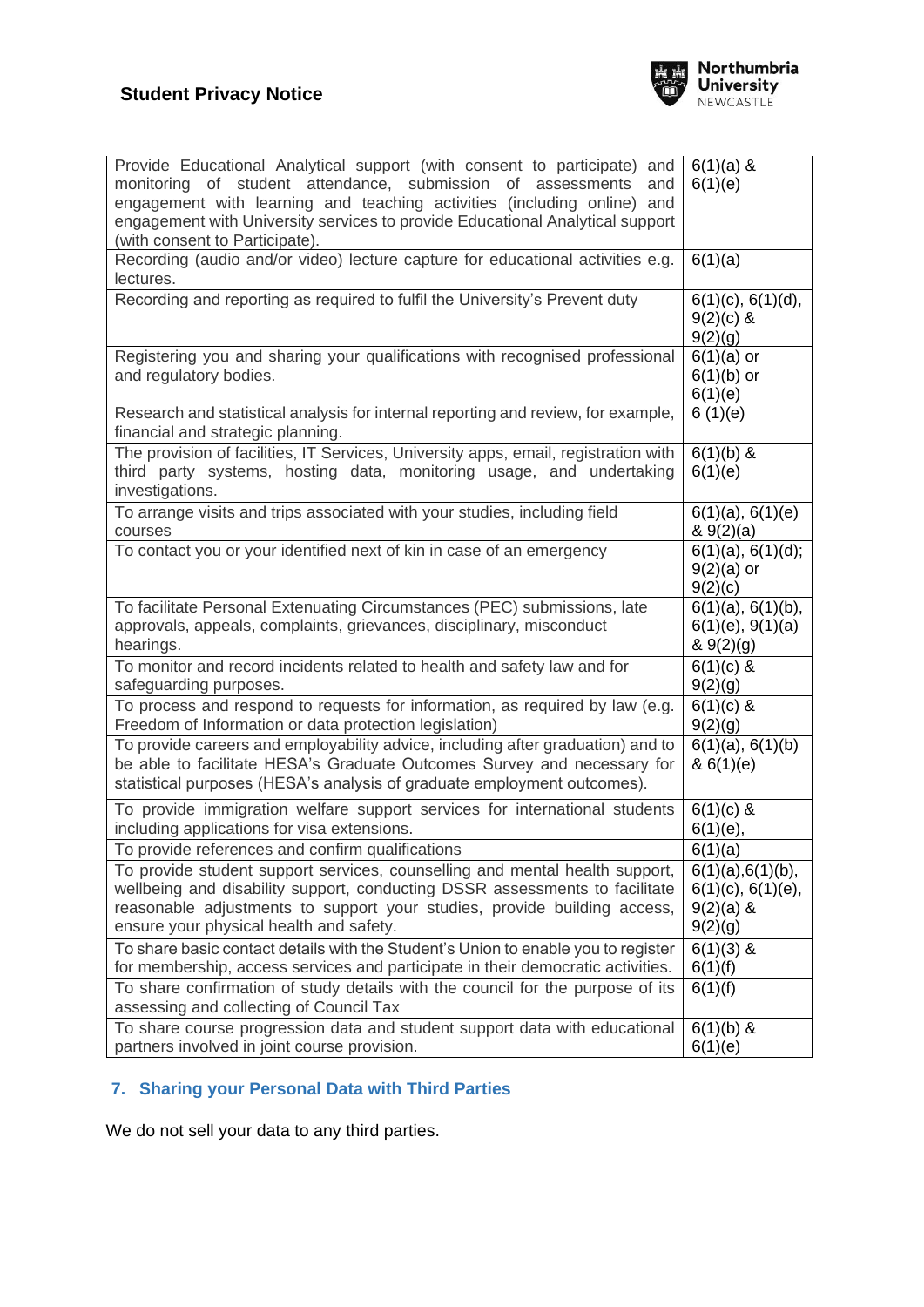

We may disclose certain personal data to external bodies, as categorised in the table below, only where we have a legal basis to do so, and in accordance with the provisions and obligations of UK data protection law.

| <b>Transfer To</b>                                                                                                                                                                                                                                                                                                                                                                                                        | <b>Purpose</b>                                                                                                                                                                                                |  |
|---------------------------------------------------------------------------------------------------------------------------------------------------------------------------------------------------------------------------------------------------------------------------------------------------------------------------------------------------------------------------------------------------------------------------|---------------------------------------------------------------------------------------------------------------------------------------------------------------------------------------------------------------|--|
| Higher Education<br>The<br><b>Statistics</b><br>Agency (HESA) See Privacy Notice<br>The Office for Students (OfS), See<br>$\bullet$<br><b>Privacy Notice</b><br>Health Education England (HEE),<br>٠<br>The Education Skills Funding Agency<br>$\bullet$<br>(ESFA)<br>Higher<br>Education<br>Funding<br>The<br>٠<br>Council for England (HEFCE)<br>Looked after Students returns to LAS.<br>٠<br>The UK Research Councils | Data will be passed to Higher Education bodies to<br>fulfil our statutory or regulatory functions.<br>HESA will also conduct the Graduates Outcomes<br>Survey approximately 15 months after your<br>graduate. |  |
| UK Visas and Immigration (UKVI) and<br>Home Office                                                                                                                                                                                                                                                                                                                                                                        | To fulfil the University's legal obligations as a visa<br>sponsor and comply with our Tier 4 sponsor<br>licence and all associated immigration regulations<br>and responsibilities                            |  |
| <b>Student</b><br>Company/Student<br>Loans<br>Finance England (Privacy Notice) and<br>other funding bodies including<br><b>NHS</b><br><b>Business Services Authority.</b>                                                                                                                                                                                                                                                 | For verification of your enrolment and the<br>contractual administration of your payments                                                                                                                     |  |
| Sponsors and private funding bodies<br>including<br>employers<br>and<br>overseas<br>bodies.                                                                                                                                                                                                                                                                                                                               | In accordance with the terms of their contract with<br>you, or with your consent, we will confirm periods<br>of attendance, assessment results and similar<br>information.                                    |  |
| Government agencies and authorities<br>with official duties for the apprehension<br>and prosecution of offenders, collection of<br>a tax or duty, or safeguarding national<br>security                                                                                                                                                                                                                                    | Where it is permitted under UK law in order to<br>assist the requesting body fulfil their statutory<br>duties.                                                                                                |  |
| Disclosure and Baring Service (DBS)                                                                                                                                                                                                                                                                                                                                                                                       | To carry out statutory checks as required for<br>students on courses leading to professional<br>qualifications exempt from the Rehabilitation of<br>Offenders Act.                                            |  |
| Placement providers                                                                                                                                                                                                                                                                                                                                                                                                       | To ensure that the applications and provisions of<br>your placement can be arranged, to monitor<br>attendance, and to monitor and assess your<br>progress, and deal with any disciplinary matters.            |  |
| Occupational Health Providers                                                                                                                                                                                                                                                                                                                                                                                             | To carry out statutory Occupational Health<br>assessments as required for students on courses<br>that require them for placements                                                                             |  |
| Educational<br>institutions<br>and<br>organisations, we have partnered with to<br>deliver our courses.                                                                                                                                                                                                                                                                                                                    | London Campus Students, and QA Pathway<br>students - data will be processed by staff working<br>for our Joint Venture partners QA HE Limited.                                                                 |  |
|                                                                                                                                                                                                                                                                                                                                                                                                                           | Amsterdam Campus students - we share limited<br>data with Amsterdam University Applied Science<br>for facilities management (building access and                                                              |  |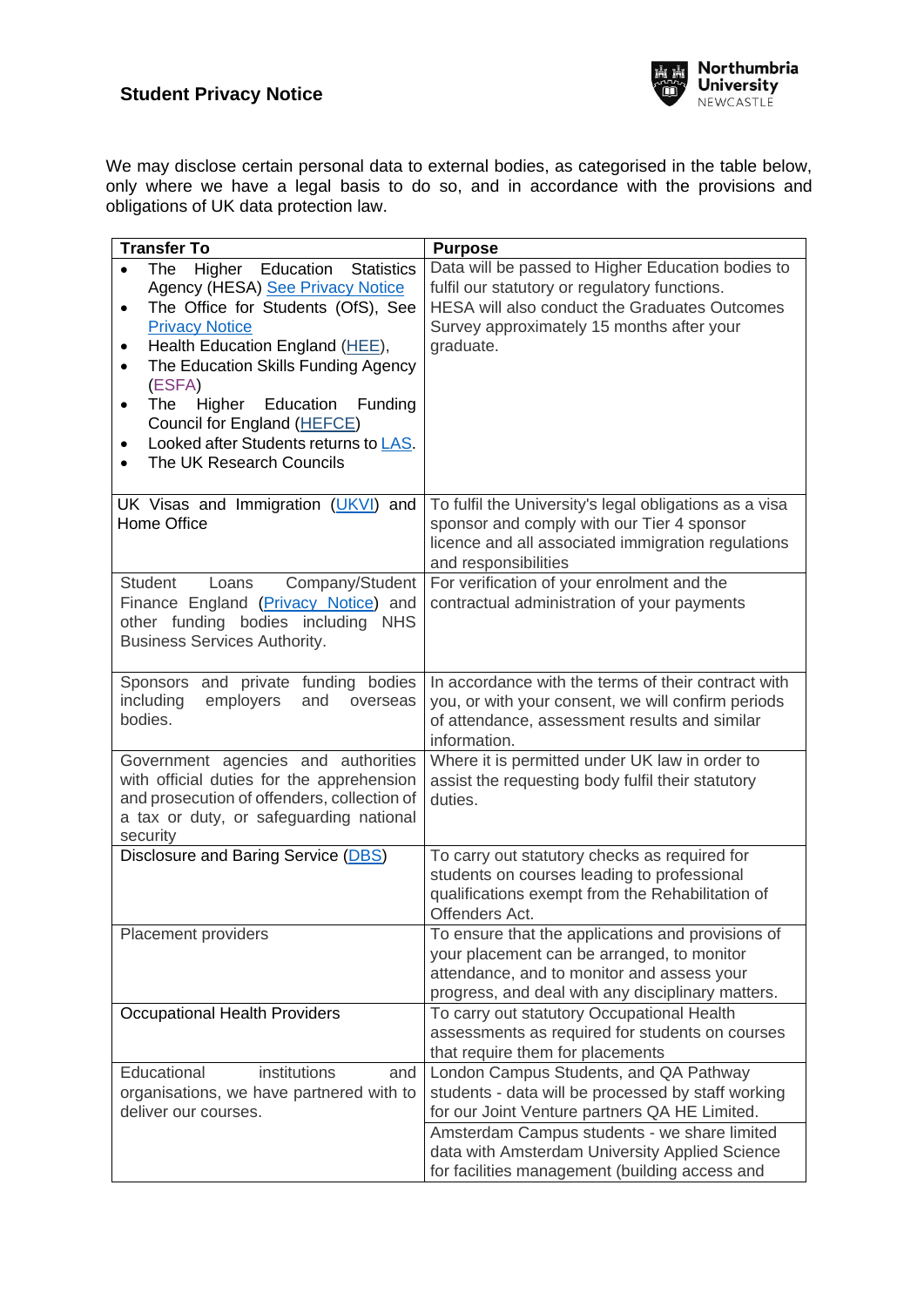

|                                                                                                                                                                                 | access to services) and VISTRA for the provision<br>of financial services.                                                                                                                                                                                                    |
|---------------------------------------------------------------------------------------------------------------------------------------------------------------------------------|-------------------------------------------------------------------------------------------------------------------------------------------------------------------------------------------------------------------------------------------------------------------------------|
|                                                                                                                                                                                 | Distance Learning students - we share data with<br>our data processing partners Pearson for the<br>purpose of their providing.                                                                                                                                                |
|                                                                                                                                                                                 | We will share information about students at other<br>Joint Venture institutions involved in the delivery of<br>our courses.                                                                                                                                                   |
| Companies acting as 'data processors'<br>under contract to the University.                                                                                                      | The University may engage external companies to<br>deliver functions on our behalf, for example cloud<br>storage analytical services. They will only process<br>data for the purpose for which we have engaged<br>them and will not process your data in any other<br>manner. |
| Representatives working on our behalf for<br>the purpose of marketing<br>and<br>the<br>promotion<br>the<br>University<br>of<br>and<br>conducting surveys on our behalf.         | The University may engage external companies to<br>deliver marketing functions on our behalf. They<br>will only process data for the purpose for which we<br>have engaged them and will not process your data<br>in any other manner.                                         |
| External examiners or external reviewers.                                                                                                                                       | To evaluate assessments and help ensure<br>fairness and consistency in the assessment<br>process                                                                                                                                                                              |
| Relevant Professional Bodies associated<br>with your programme (e.g. Royal College<br>of Nursing, Law Society, Ofsted)                                                          | To confirm your enrolment on the course and to<br>register your membership with the professional<br>body. To facilitate professional suitability and<br>Fitness to Practice investigations or to confirm<br>your final qualification.                                         |
| participants on professional<br>External<br>suitability panels<br>relevant<br>or other<br>external parties                                                                      | Required to provide comment or to participate in<br>University convened groups.                                                                                                                                                                                               |
| Potential employers or providers of<br>education whom you have consented for<br>us to pass information to                                                                       | To act as referees on your behalf, or to confirm<br>your qualifications.                                                                                                                                                                                                      |
| Adult or Children's services as defined by<br>national Safeguarding protocols.                                                                                                  | In the event of safeguarding or 'PREVENT' related<br>concerns or allegations we have a legal obligation<br>to sharing information with relevant multi-agency<br>Safeguarding and/or Channel Panel.                                                                            |
| Financial Institutions including Brokers,<br>Banks, Building Societies, BACS and<br>other<br>related<br>payment<br>processing<br>services such as Barclays and Western<br>Union | For processing contractual financial transactions.                                                                                                                                                                                                                            |
| Newcastle or Gateshead City Councils<br>(and other local authorities upon request)                                                                                              | For the purpose of confirming your exemption from<br>payment of council tax. You will need to present<br>your exemption certificate to the council who will<br>use this data to confirm it is genuine.                                                                        |
| Continuing Professional Development<br>(CPD) at Northumbria funded by Health<br>education England (HEE)                                                                         | We are required to share data of Students who<br>have their learning funded by HEE with your<br>employer and HEE to demonstrate that we are<br>meeting our contractual obligations.                                                                                           |
| The Health and Safety Executive                                                                                                                                                 | Reports of accidents/incidents, as required by law                                                                                                                                                                                                                            |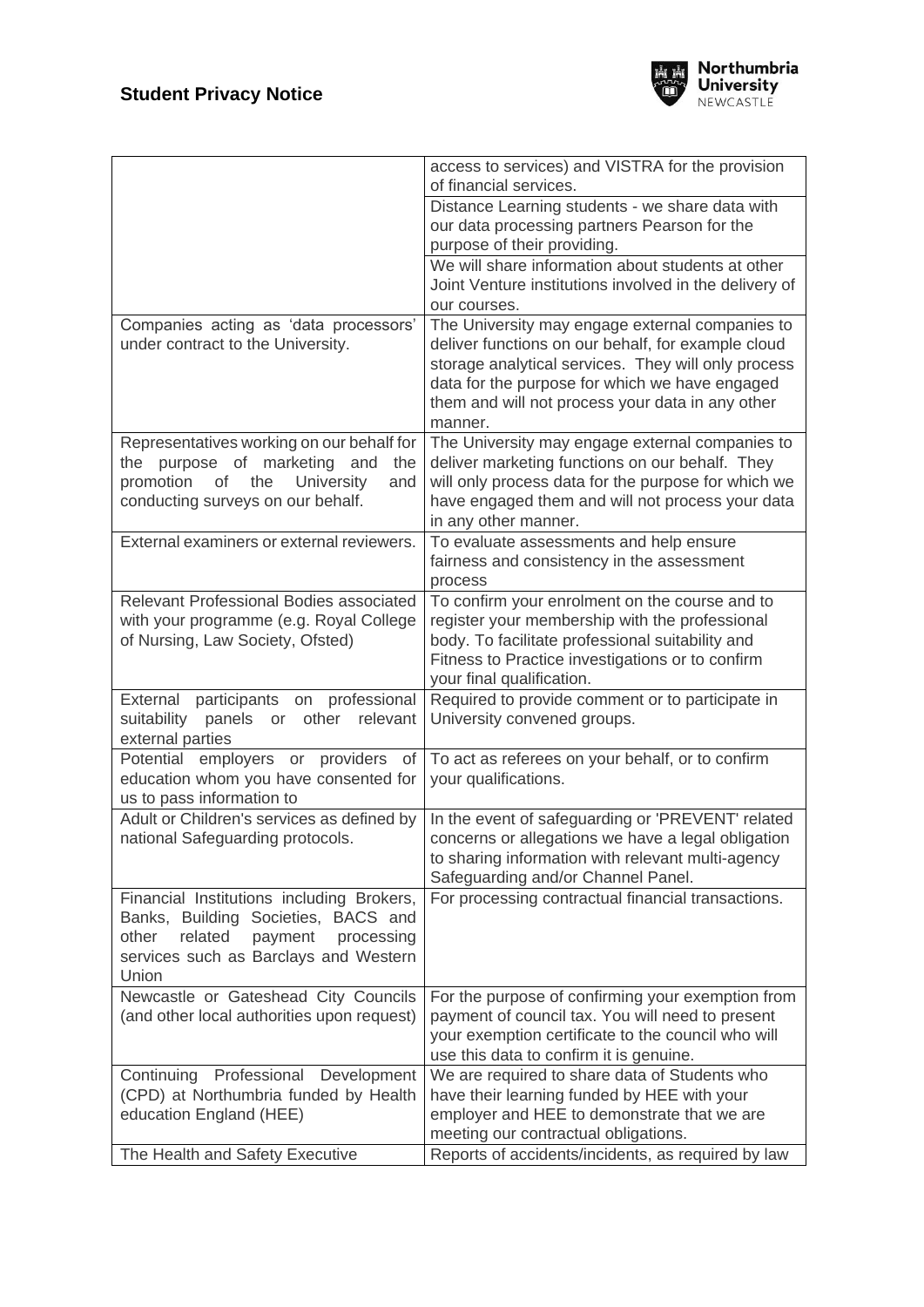

| Plagiarism detection provider Turnitin®<br>UK and other academic institutions.                                                 | To identify instances of collusion and plagiarism<br>academic misconduct.                                                                                                                                         |  |
|--------------------------------------------------------------------------------------------------------------------------------|-------------------------------------------------------------------------------------------------------------------------------------------------------------------------------------------------------------------|--|
| Northumbria<br><b>Students</b><br>Union<br>which<br>operates as a separate legal entity to the<br>University. (Privacy Notice) | To enable student Union membership and provide<br>you with access to their facilities and services.                                                                                                               |  |
| External solicitors, brokers or insurers in<br>respect of potential claims against the<br>institution.                         | Where we need to seek advice and services in<br>relation to the "establishment, exercise or defence<br>of legal claims or whenever courts are acting in<br>their judicial capacity".                              |  |
| University Accommodation Management<br>Sodexo<br>partner<br>Living<br>(see<br>accommodation Privacy Notice)                    | For the provision of accommodation services.                                                                                                                                                                      |  |
| External parties such as solicitors, debt<br>recovery agents, tribunals and Courts.                                            | Where internal University procedures have failed<br>to recover outstanding debts.                                                                                                                                 |  |
| The Office of the Independent Adjudicator<br>(OIA)                                                                             | To enable them to review any complaints you<br>submit to them about us.                                                                                                                                           |  |
| Sport England's Higher Education Sport<br>Participation and Satisfaction survey                                                | In partnership with TNS-BMRB, an independent<br>research company. Students' University email<br>address is all that is needed for the survey, no<br>other information about an individual student is<br>supplied. |  |
| Northumbria<br>University<br>Alumni<br>Association upon completion of studies.                                                 | To register you with the association.                                                                                                                                                                             |  |
| Charitable Trusts and organisations                                                                                            | Students who have applied for financial assistance<br>may be asked to consent that personal data is<br>shared in order to support or verify their<br>application statement                                        |  |
| External bodies offering awards and<br>prizes                                                                                  | Students who are eligible for an award from an<br>external body may be asked to consent that<br>personal data is shared in order to be considered                                                                 |  |
| who<br>develop<br>Companies<br>business<br>intelligence tools for the University such<br>as Civitas and JISC                   | For the purposes of conducting data analytics.<br>Anonymisation processes will be applied to your<br>data unless you actively consent to participate                                                              |  |
| <b>To External Auditors</b>                                                                                                    | To allow them to review compliance with<br>regulations and to ensure our effective operations.                                                                                                                    |  |
| your rights and the requirements of the UK Law.                                                                                | Any other disclosures that may be required but not listed above will be in accordance with                                                                                                                        |  |

## **Degree Apprenticeship Students Only**

In addition to the processing listed in Section 6 and the table above, we may further share your data with your employer as follows:

| <b>Activity</b>                                                                                  | Legal Basis |
|--------------------------------------------------------------------------------------------------|-------------|
| Details of your attendance, academic progress, marks and Off the $(6(1)(b))$<br>job percentages. |             |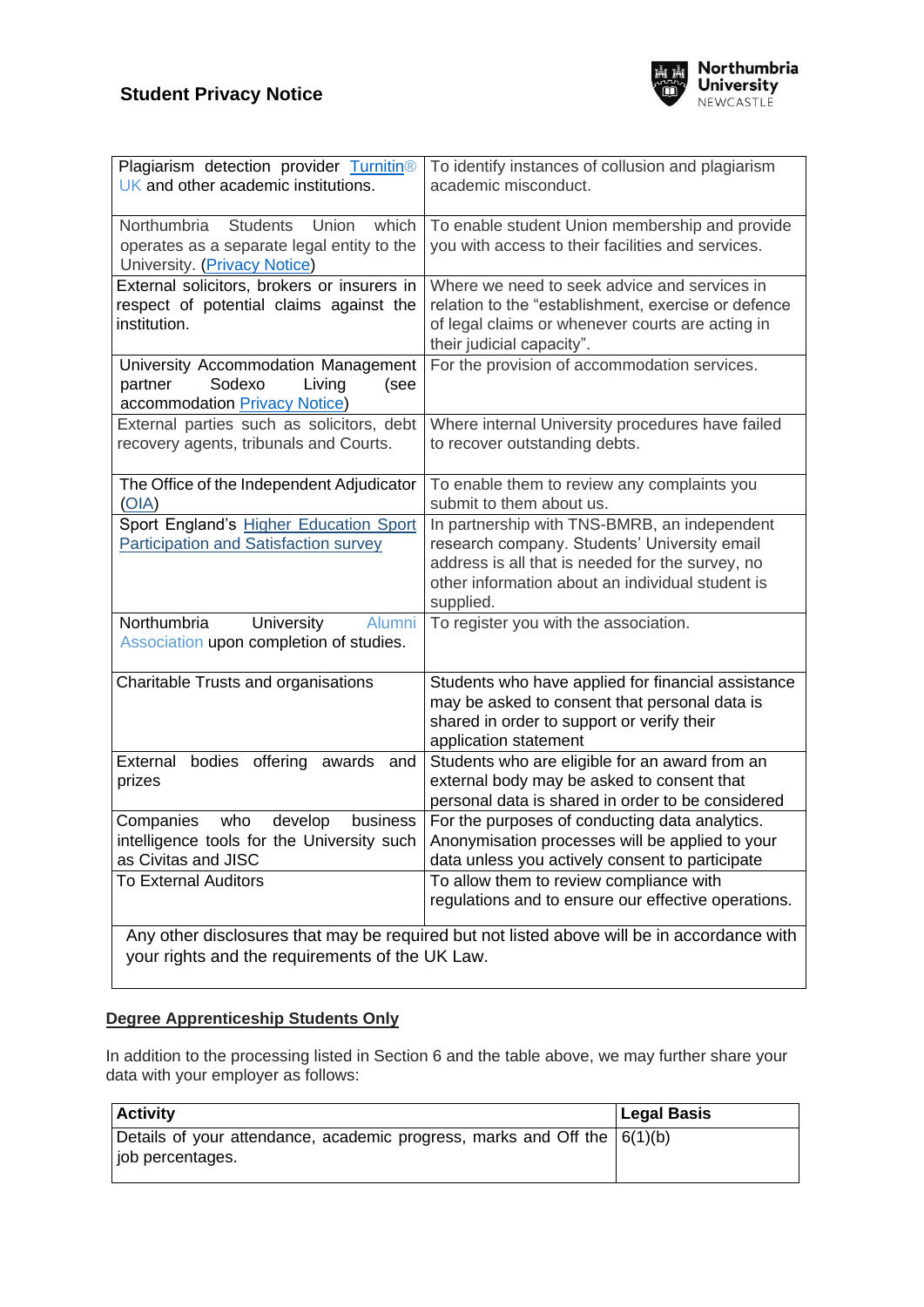

| General progress, support offered and/or in place and action plans.                                                                                                                                                    | 6(1)(b)                                             |   |
|------------------------------------------------------------------------------------------------------------------------------------------------------------------------------------------------------------------------|-----------------------------------------------------|---|
| Outcomes of academic misconduct investigations and other<br>required for reporting against key performance<br>information<br>indicators.                                                                               | 6(1)(b)                                             |   |
| Disability and student welfare issues                                                                                                                                                                                  | $6(1)(a)$ & $9(2)(a)$ ; or<br>$6(1)(d)$ & $9(2)(c)$ |   |
| If you are enrolled on the Police Constable Degree Apprenticeship,<br>we will also share Disability and student welfare issues with your<br>employer where it may have an impact on your performance as an<br>Officer. | $6(1)(b)$ ,<br>6(1)(e)<br>9(2)(g)                   | ጼ |
| Other information outlined to you within the commitment statement                                                                                                                                                      |                                                     |   |

The following information will also be shared for Degree Apprenticeship Students with **External End Point Assessment Organisations** so that they can administer and undertake the end point assessment and report outcomes to the ESFA to claim your apprenticeship completion certificate.

| <b>Activity</b>                                                                         | Legal Basis |
|-----------------------------------------------------------------------------------------|-------------|
| Biographical details (name, address, DoB, unique learner number). $(6(1)(b) \& 6(1)(e)$ |             |
| Name of employer. Hours contracted to work, Off the job hours – total                   |             |
| completed at end of programme, Degree outcome and classification                        |             |
| and your English and maths qualification certificates                                   |             |

#### *COVID-19 – All Students*

We may be required to provide Public Health England limited information about your use of certain campus facilities and your contact details to support the fight against COVID-19. Information about this can be found in our Test and Trace Privacy Notice published on our [website](https://www.northumbria.ac.uk/about-us/leadership-governance/vice-chancellors-office/legal-services-team/gdpr/gdpr---privacy-notices/) 

We will not disclose anything to parents and/or guardians without your consent, unless your life or health is threatened, in which case if it is judged to be in your "vital interests", we may notify your emergency contact.

## **8. How personal data is stored securely by Northumbria University**

We have implemented appropriate physical, technical, and organisational security measures designed to secure your personal data against accidental loss and unauthorised access, use, alteration, or disclosure. Business Continuity and Disaster Recovery strategies are designed to safeguard the continuity of our systems and the data they hold.

In addition, we limit access to personal data to those employees, agents, contractors, and other third parties that have a legitimate business need for such access.

We utilise many different storage solutions and IT systems, some of which are outsourced to third party providers. Where processing takes place with an external third party, processing takes place following a review of their capacity to securely store personal data and under an appropriate agreement outlining their responsibilities to ensure that processing is compliant with the Data Protection legislation.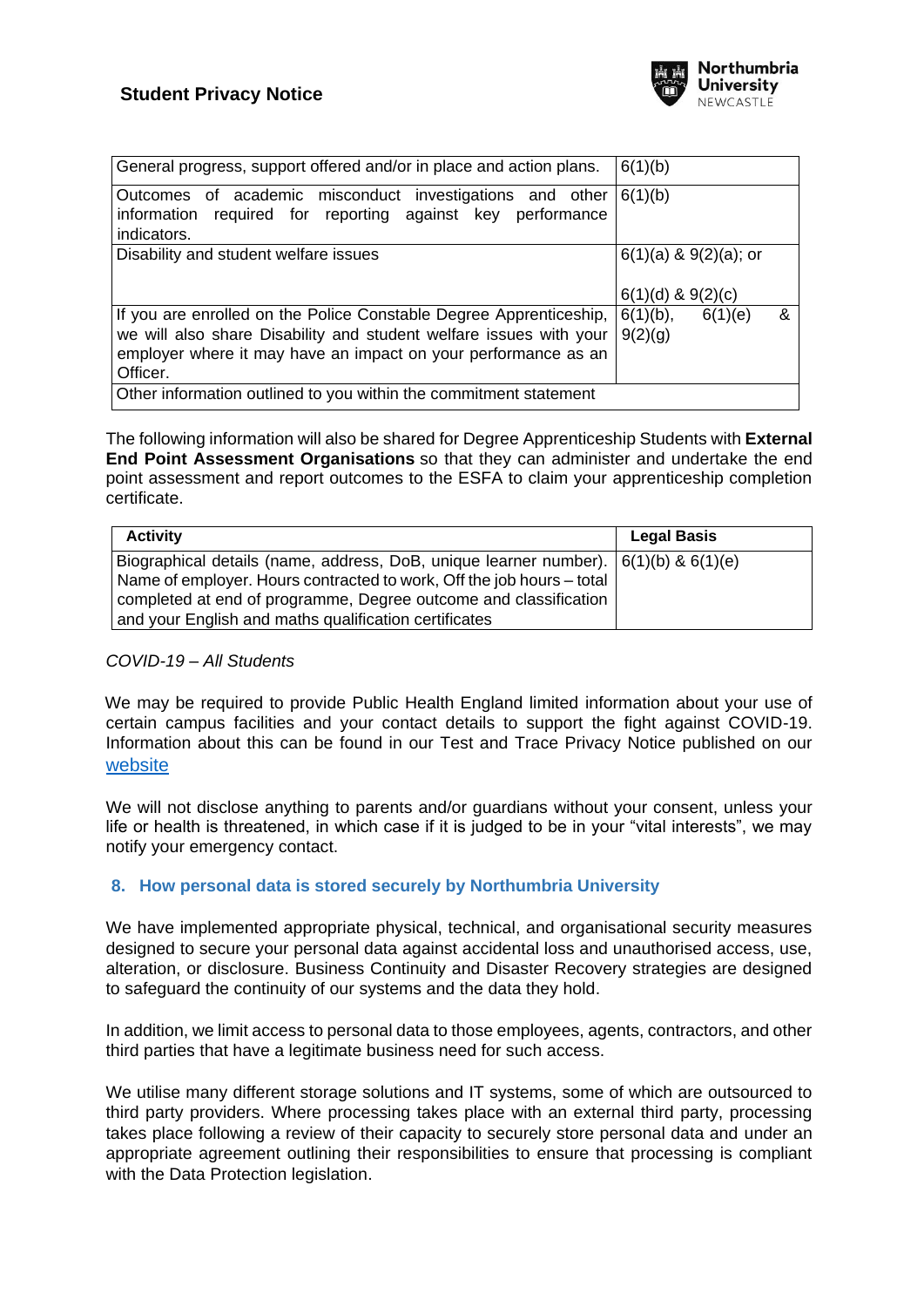

All employees, contractors and volunteers with access to personal data receive mandatory data protection training on an annual basis and have a contractual responsibility to maintain confidentiality. Access to your data is restricted to those members of staff who have a requirement to access it. Where applicable, any credit/debit card details provided will be stored in full compliance with PCI-DSS requirements.

### *Remote Working During the COVID-19 Pandemic*

In accordance with government guidance and in order to protect the health and safety of our staff and student, some of our activities will be operated remotely. This means that staff may be accessing personal information from home to deliver our services.

Staff remain subject to all relevant security procedures and policies and will only be accessing data remotely, not removing it to personal devices. This means that your data will not leave our systems and it always remains secure and confidential.

## **9. Transfers to countries outside of the European Economic Area (EEA)**

Some Partners and IT services providers are based in countries outside of the EEA. We only transfer data to outside the EEA where "appropriate safeguards" are put in place through contract, where the European Commission has agreed that data protection provisions of a country offers adequate levels of protection; or where you have given your explicit consent.

## **10. Automated individual decision making, including profiling**

We use limited '**Profiling**' (where information about you is used to tailor goods or services based on your interests, movement or records of your activities) for Educational Analytics. You will be asked if you wish to participate in the process and will receive tailored advice about how you can enhance you learning. We may collect and use data (but not engage with you) as part of learning analytics under legitimate interests.

## **11. How long is personal data held by Northumbria University**

We will retain your personal data for as long as it is required to fulfil the purpose for which is it held and then to fulfil any legal requirements. Details of the retention periods for each type of processing activity is detailed in our retention schedule which is available on our [website here.](https://www.northumbria.ac.uk/about-us/leadership-governance/vice-chancellors-office/legal-services-team/records-management/records-retention-schedule/) This can be summarised as:

- Enquiry records will be kept for 3 years to support any subsequent application.
- Unsuccessful applicant's data will be retained for 1 year following the completion of your application.
- Successful applicant data will be classed as 'Student data' where 'Core Information' (used to provide your transcripts, certificates, replacement certificates, and validate your studies at any time in the future) is retained for 80 years.

We may keep data for longer if required to do so for legal reasons, limited research or for statistical purposes. If we do, we will make sure that your privacy is protected and only use it for those purposes.